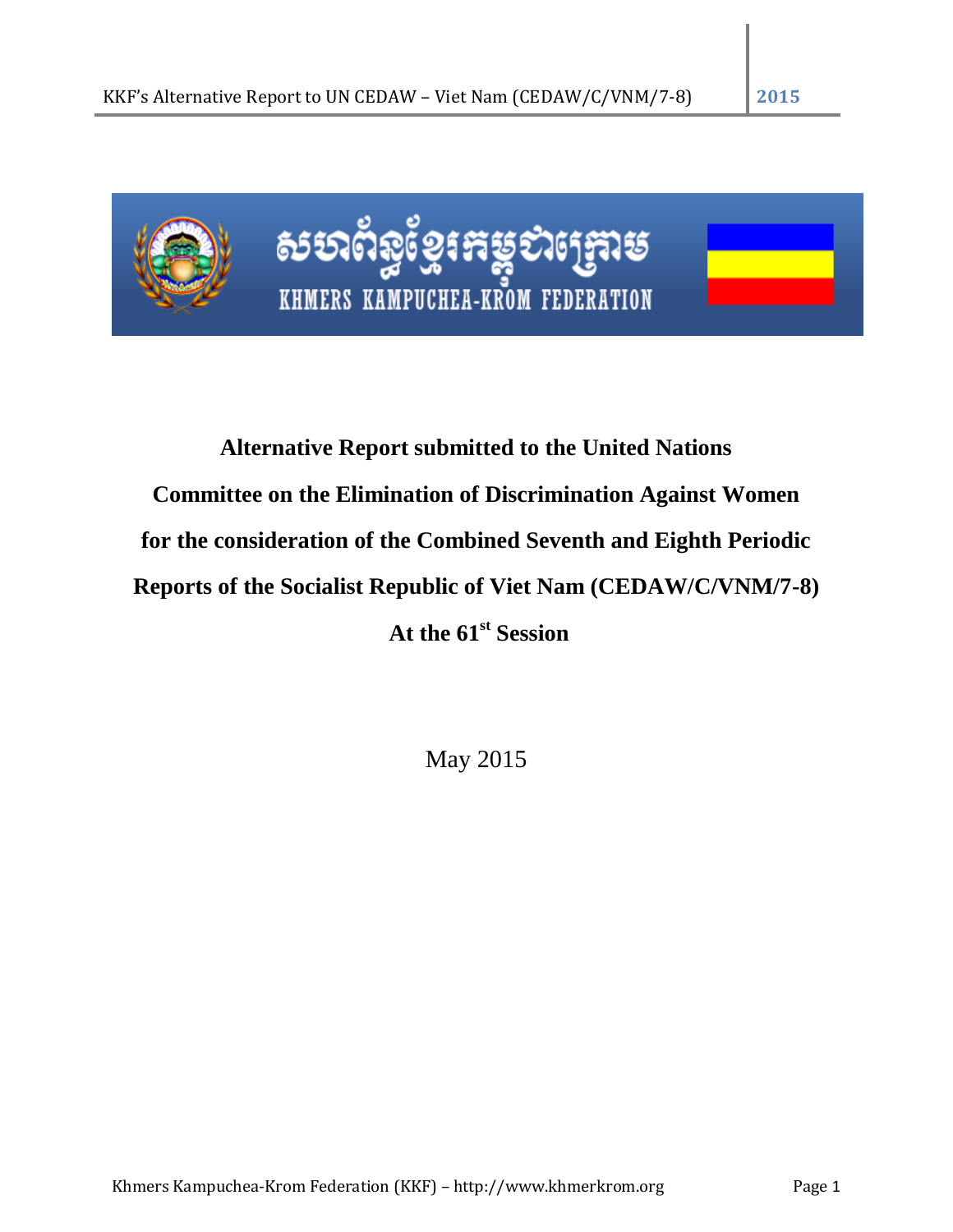## **Introduction**

On behalf of the Khmers Kampuchea-Krom Federation (KKF) representing for the voiceless Indigenous Khmer-Krom Peoples in Mekong Delta region of Vietnam, we would like to submit this report to the  $61<sup>st</sup>$ Session of the UN Committee on Elimination of Discrimination Against Women, to reveal the current situation of the Khmer-Krom women whom their fundamental rights have been violated by the Government of Viet Nam not mentioned in it's report (CEWDAW/C/VNM/7-8) to the Committee on Elimination of Discrimination Against Women.

Kampuchea-Krom is the Khmer name for the Mekong Delta and the region surrounding the Dong Nai River of the current state of Viet Nam. The Indigenous Peoples of Kampuchea-Krom are the Khmer-Krom, the ancient descendants of the people of Nokor Phnom (or Funan in the Chinese translation) empire. During colonization of France, Kampuchea-Krom was called Cochin China. It was transferred by France to the Vietnamese government (King Bao Dai regime) on June 4, 1949, without the consent of the Khmer-Krom people. Since April 30, 1975, Kampuchea-Krom has been known as the Southern part of the Socialist Republic of Viet Nam.

Living under the control of Viet Nam, the indigenous Khmer-Krom women have suffered tremendous human rights violations, confiscation of ancestral lands, economic and social deprivations. They are faced with double discrimination, firstly because they are women and secondly, because they are Khmer-Krom. They are prohibited from referring to themselves as "Khmer-Krom" or call their homeland by its indigenous Khmer name. They are not allowed to freely learn their own language and history in public schools.

The aim of this alternative report is to provide examples of how Khmer-Krom women continue to be discriminated, treated as second class citizens and their basic fundamental rights violated, a clear contradiction to the report by Viet Nam. It also provides recommendations for Viet Nam and the Committee to ensure that the Khmer-Krom women's fundamental rights are protected and promoted as enshrined in the Convention on the Elimination of All Forms of Discrimination Against Women.

# **Article 1: The concept of "discrimination against women"**

The paragraph 21 of Vietnam's report states that "*During the past years in Viet Nam, the awareness of "discrimination against women" at the levels of policy making, legislation as well as agencies, organizations, the community, families and individuals have been getting more comprehensive.*" In reality, the Vietnamese government has organized the event to raise the awareness of "discrimination against women" in the cities and in the Vietnamese communities, not in the areas where minorities and indigenous peoples, especially the Khmer-Krom women, are living. In recent years, Viet Nam revised and adopted some areas of the national laws to prevent the "discrimination against women", but they remain very vague because it does not meet the international norms and definitions. Women in Vietnam, in particular those of indigenous groups continue to be arrested and imprisoned for exercising their basic rights and freedom of expression, assembly, or merely seeking for the return of their ancestral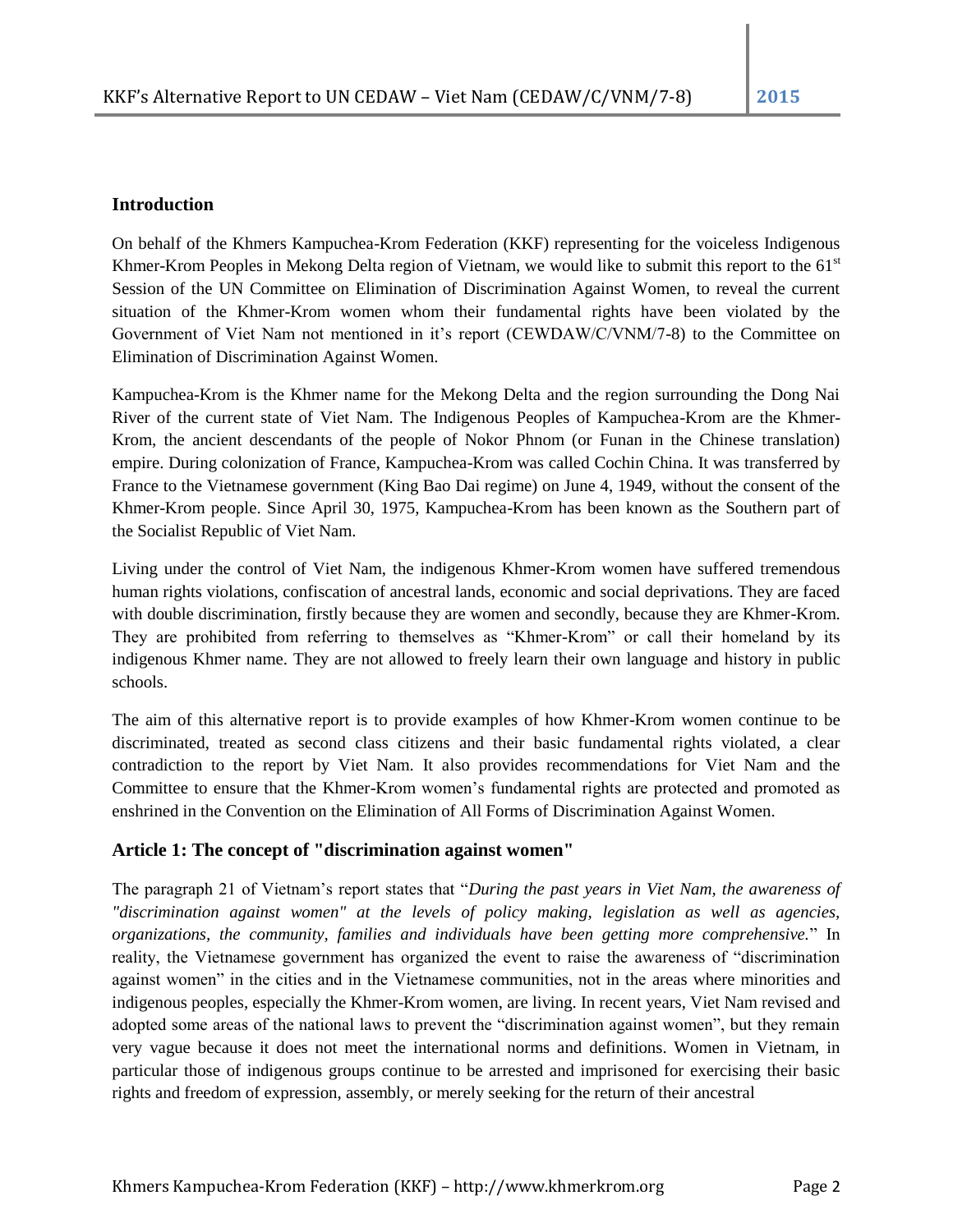On March 8th 2015, the Khmer-Krom Internet Radio broadcast in Khmer language<sup>1</sup> interviewed Mrs. Neang Sen, a Khmer-Krom woman from An Giang province, if she was aware of International Women Day and if the government had any programs to help the Khmer-Krom women to enjoy this important day. She was not aware of this day and said if the government gave something to the Khmer-Krom, it was only to the people who had relatives working for the local government. In her interview, she expressed grave concerns over helpless and abject poverty due to loss of her farmlands to the Vietnamese authorities' extortion scheme during the period 1979 to 1983, when Mrs. Neang Sen's families and the Khmer-Krom villagers were forced to relocate to Hau Giang province. When they returned to their hometown few years later, Mrs. Neang Sen and others learned that their farmlands and properties were confiscated by the Vietnamese authorities and newcomers. To this day, their calls for the return of their lands remain unanswered from the Vietnamese authorities. Not only their calls for justice have been ignored, but Mrs. Neang Sen and villagers were accused of causing public disorder, described as unruly and treated as second-class citizens by the Vietnamese authorities.

In paragraph 23, the report states that "*the concept of 'discrimination against women' in specific areas of social life has not been inclusively applied in specific areas of social life and not been fully applied in the making and enforcement of law to ensure the implementation of this concept in reality.*" While it is encouraging that Vietnam acknowledges such challenges remain, it is more important than ever to ensure that concepts of discrimination is applied and practiced in all areas of social life to ensure the inclusively of women, especially indigenous Khmer-Krom women who face double discrimination on a daily basis.

# **Article 2: Taking measures to eliminate all forms of discrimination against women**

As Viet Nam mentioned in the paragraphs in Article 2 of its report, Viet Nam passed many laws to eliminate all forms of discriminate against women. Those laws are just written in Vietnamese not in the mother tongue of the Khmer-Krom. All the relevant laws should also be translated to Khmer language. Most of the Khmer-Krom women do not know existence of the Convention on the Elimination of All Forms of Discrimination against Women (CEDAW) that Vietnam ratified. The CEDAW document should translated to Khmer language and freely distributed to the Khmer-Krom women so they can learn about their rights.

Even Viet Nam has law to protect women's rights, but it has not effectively enforced those laws to protect the rights of the Khmer-Krom women in Mekong Delta, such as the case of Mrs. Tran Thi Chau. On April 22, 2010, Mrs. Tran Thi Chau was arrested and later sentenced by the Court of Tra Vinh for two and half years in prison unable to defend herself at the court. Mrs. Tran Thi Chau had a land-grab dispute with the local authorities at the Nhi Truong market in Nhi Truong village, Cau Ngang district, Tra Vinh province. She was arrested her on her way to a wedding and was accused her with the alleged crime of trying retaking her land. Upon her release, the local government forced her to accept a small

 $\overline{\phantom{a}}$ 

<sup>1</sup> http://vokk.net/radio/tdp1-120308-1400.mp3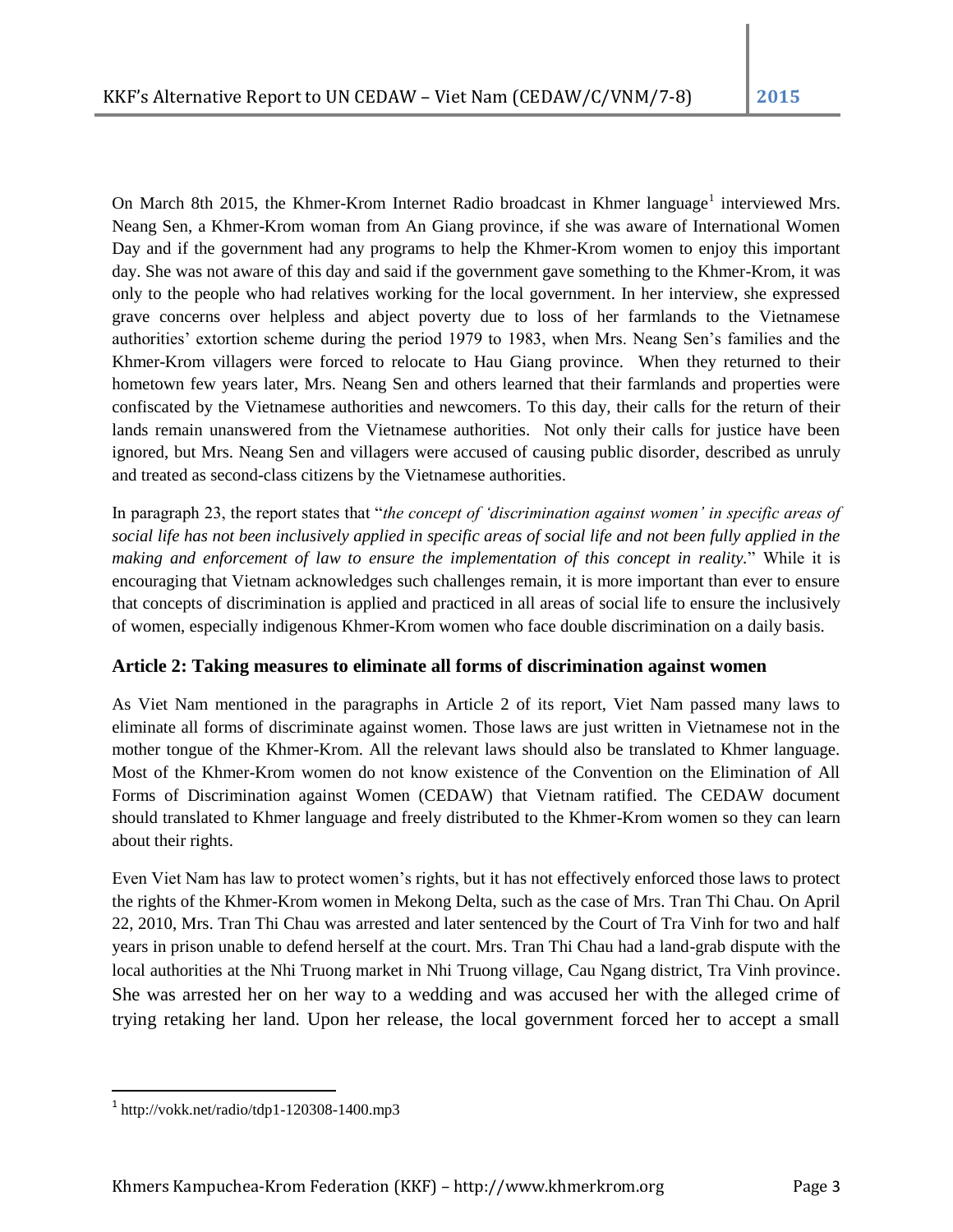compensation for her confiscated lands. She had to accept that injustice compensation because she has nowhere to turn asking for help.

## **Article 3: Ensuring the full development and advancement of women**

As Viet Nam boosts in the article 3 of its report that the newly passed laws since 2007 are adequate in eliminating discrimination against women, but in reality, human rights situation has deteriorated and violations have drastically increased among the indigenous population. Their fundamental freedoms and rights as equal citizens of Viet Nam continue to be undermined and not respected by local Vietnamese authorities.

Mrs. Ly Thi Huong had a land dispute with the local Vietnamese authority of My Xuyen district, Soc Trang province. Instead of resolving the issue peacefully, in the evening of February, 24 2008, Vietnamese authorities armed with guns, knives, big sticks, and small petrol tanks set aflame Mrs. Ly Thi Huong's house. With no means to defend themselves against injustice and discrimination, many Khmer Krom women continue to miss out on the enjoyment of the rights enshrined in CEDAW.

## **Article 4: Special measures to enhance gender equality**

In Paragraph 75 in Vietnam's report mentioned that "*To help women workers have access to employment opportunities, and high-quality jobs, in 2010, the Prime Minister has approved the project "support for women in vocational training - job creation in the 2010-2015 period "*. In reality, the Khmer-Krom women in Mekong Delta have not received any benefits from this type of program. It is alarming that the young Khmer-Krom girls who could not afford to continue their education have to leave their beloved villages to look for low pay jobs in the big city. Lacking of technical skills, these young Khmer-Krom girls can only find jobs working as waitress or dishwashers in a Vietnamese restaurant or working as servants in the Vietnamese wealthy family in the big cities.

# **Article 5: Gender Role and Gender Stereotypes**

The Khmer people worship the female principle. The name Khmer is derived from the name "Mer" which means female or mother and the "K" in front is used to give a higher respect and when the words combined it is Khmer. Female in the Khmer society is often high valued and respected, however in recent years, the important of their role as a mother and leader has been undermined. Due to poverty and landlessness, many Khmer-Krom women are unable to attend school or become active leaders within their community.

While it is encouraging that Vietnam is trying to educate it citizen on gender roles, it should take into consideration gender roles of women from different backgrounds, in particular the Khmer-Krom women. The promotion and creation of independent women organizations at the local level is important in educating the community about the important roles of women in society.

## **Article 6: Prevention and control of trafficking in women and abuse of female sex workers**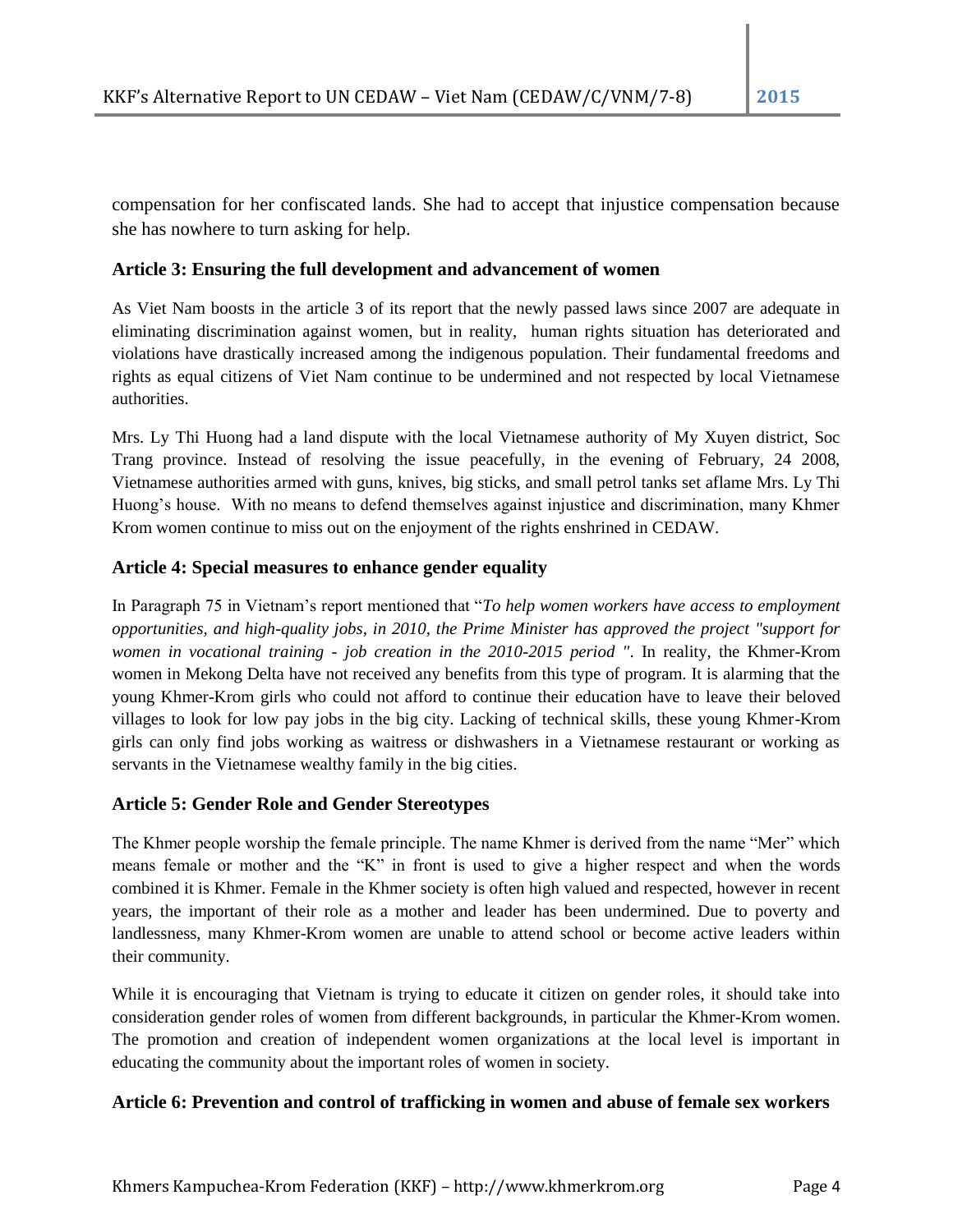In paragraph 103 of Viet Nam's report, it states that "*There is a lack of staff working on prevention and fight against social evils. Most of them are part time staffs. Therefore the information and data on women, and children who are trafficked and suspected to be trafficked are not updated as quickly as expected*" It seems like Viet Nam has many laws to eliminating discrimination against women, but most of the people who work to enforce those laws are "*part time staffs*" If the law enforcers are part time staffs, when will the women in Viet Nam, especially vulnerable Khmer-Krom women, will be protected from the human trafficking and enjoy other fundamental rights?

The Khmer-Krom women are amongst the most vulnerable group of people in the Mekong Delta. Poor, uneducated, uninformed, facing landless and lacking of job opportunities in the provincial region has meant Khmer Krom girls have been forced to travel outside of their region and some have become victims of trafficking rings. For example, a 20 year old Khmer-Krom woman, Mrs. Thach Thi Hong Ngoc left a poor village in Can Tho province to look for work in Saigon city. She fell into an arranged marriage trap to marry a Korean man, Jang Du Hyo, 47 years old, without knowing anything about him. She married him to get \$500 for her family and left to live with him in Korea. Unfortunately, on July 8, 2010, shortly after her arrival in Korea, she was killed by her Korean husband.<sup>2</sup> The Vietnamese government media reported that she was a Vietnamese girl, not a Khmer-Krom girl to cover up the true identity of the victim.

There are disturbing stories of rape amongst Khmer-Krom girls who work in the capacity of a servant to wealthy Vietnamese family. Most Khmer-Krom girls are afraid and ashamed to tell authorities about the rape. The virginity of Khmer-Krom girls are highly respected in the community, revealing such acts of rape is not only considered shameful and disgraceful but impacts the tradition of finding a good husband in the future.

# **Article 7: Exercising women's rights to equality in political life and public life**

Viet Nam is still a one-party Communist state and does not allow anyone to independently running for any governmental position. The Khmer-Krom women sometime participate in voting at the local level, but they just go to vote as the duty instead of rights because they feel that their vote would not be counted. Voting in Vietnam mostly is just a showcase to show that the people in Vietnam have a right to vote.

In part b of paragraph 117 of Viet Nam's report states "*the Viet Nam Women's Union is a member organization of the Fatherland Front*". The Fatherland Front is a Committee of the Vietnamese Communist Party. It is clearly shows that even Vietnam has the union to represent for the women in Vietnam, but that union is established by the government to serve the government's interest, not the interest of all women.

In recently, the Vietnamese government has appointed some of Khmer-Krom women to hold some governmental positions, even as the congresswomen. Unfortunately, these Khmer-Krom women are the

 $\frac{1}{2}$ 

http://tbinternet.ohchr.org/Treaties/CERD/Shared%20Documents/VNM/INT\_CERD\_NGO\_VNM\_80\_10315\_E.pdf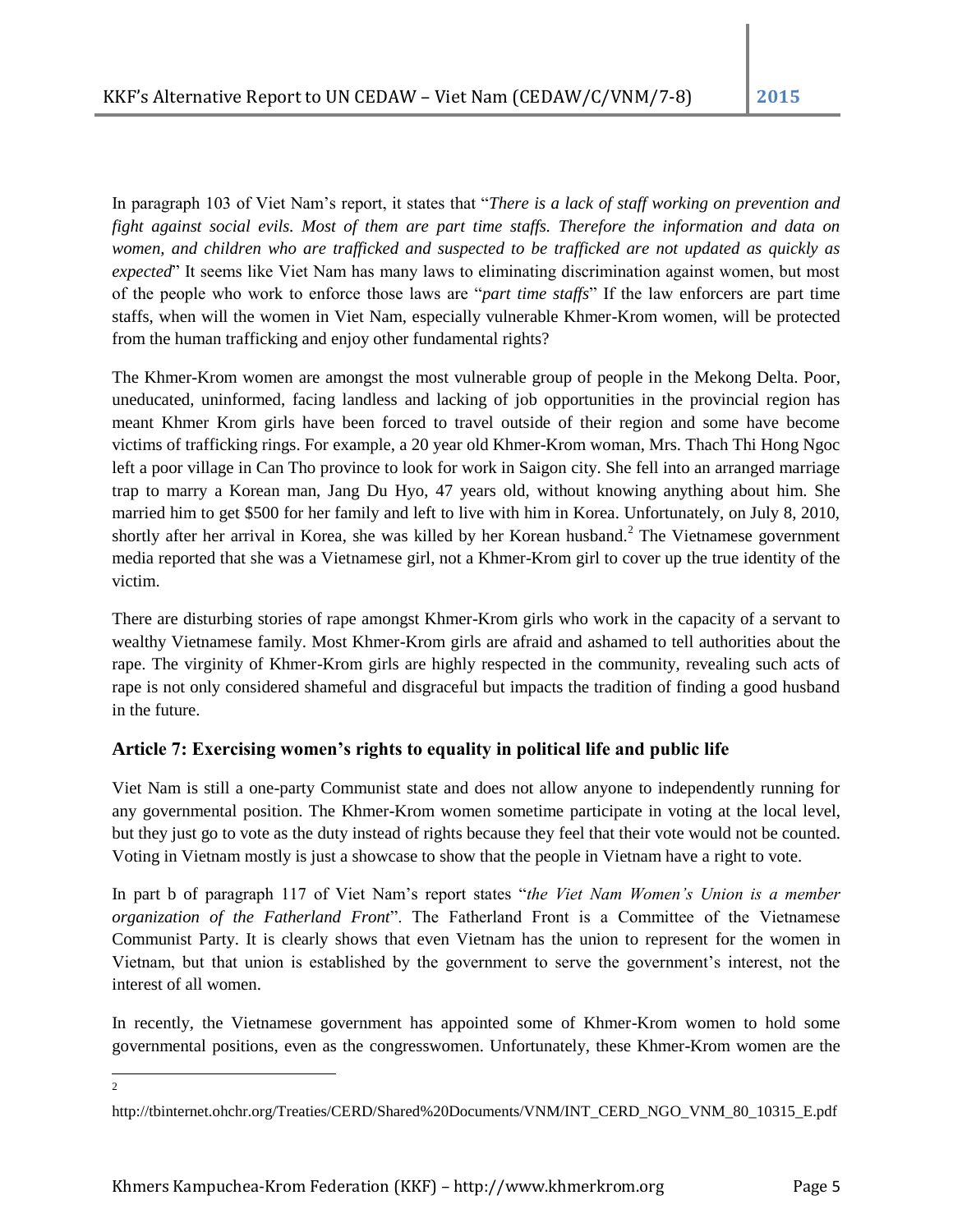government officers who just merely serve for the government. They are not Khmer-Krom leaders who defend for the fundamental rights of the Khmer-Krom women.

## **Article 8: Women's participation in international activities**

Viet Nam has actions plan to empower women to participate in working the diplomatic sector and international activities. But it remains unclear how action plan includes the indigenous women in Vietnam or not, especially the Khmer-Krom women who does not have even the basic skill to look for a normal job to earn for a living.

The KKF has participated in many international activities, especially at the UN level to advocate for the basic rights of the voiceless Khmer-Krom in Viet Nam. During annual meeting of the United Nations Permanent Forum on Indigenous Issues in New York City, there are many Khmer-Krom women in Vietnam who want to participate with KKF, because they want their voice to be heard. Unfortunately, participating at the international activities, such as attending the United Nations meetings, are just in the Khmer-Krom women's dream. Even Vietnamese authority might not be able to stop them to travel abroad, but what would be happened to them when they come back to their villages? Many Vietnamese human activists travelled abroad to attend human rights conferences and upon return faced imprisonment. Even the Vietnamese are still facing the imprisonment; of course, the Khmer-Krom women might face even more serious consequences. This is the reason why it is impossible for the Khmer-Krom women to participate in the international activities to advocate for their women rights.

# **Article 10: Equality in education; Article 11: Equality in Employment**

The term Education should not limited to the Vietnamese language rather; it should include the languages of the indigenous peoples as well. The indigenous Khmer-Krom peoples are not allowed freely to learn and use their Khmer language. The current teaching of the Khmer language in public schools attended by Khmer-Krom students is not a program that actually enables Khmer-Krom children to know their mother language. The Khmer language classes provide just two to three hours of unreliable programs per week for Khmer-Krom students to learn Khmer, which is not an adequate amount of time to learn any language. Therefore, most of the young Khmer-Krom girls now cannot read nor write their own language.

The Khmer-Krom women are hard-working farmers but some of them do not even have enough rice to eat because the expenses of farming are too high. The poverty of the Khmer-Krom affects the livelihoods of the Khmer-Krom girls and their future. In recent years, the percentages of Khmer-Krom girls dropping out of school are alarming. They have to help their parents on the farm or look for employment to help their families make ends meet. Without education, the future of the Khmer-Krom girls remains bleak.

Some of the young Khmer-Krom girls fortunately receive scholarships from the government to continue their study in the University. However, after graduating from University or vocational school, many cannot find a job relating to their study. Even they qualify for the job that they are applying for they don't have connection or money to bribe employers in their related field of study. This is a serious issue that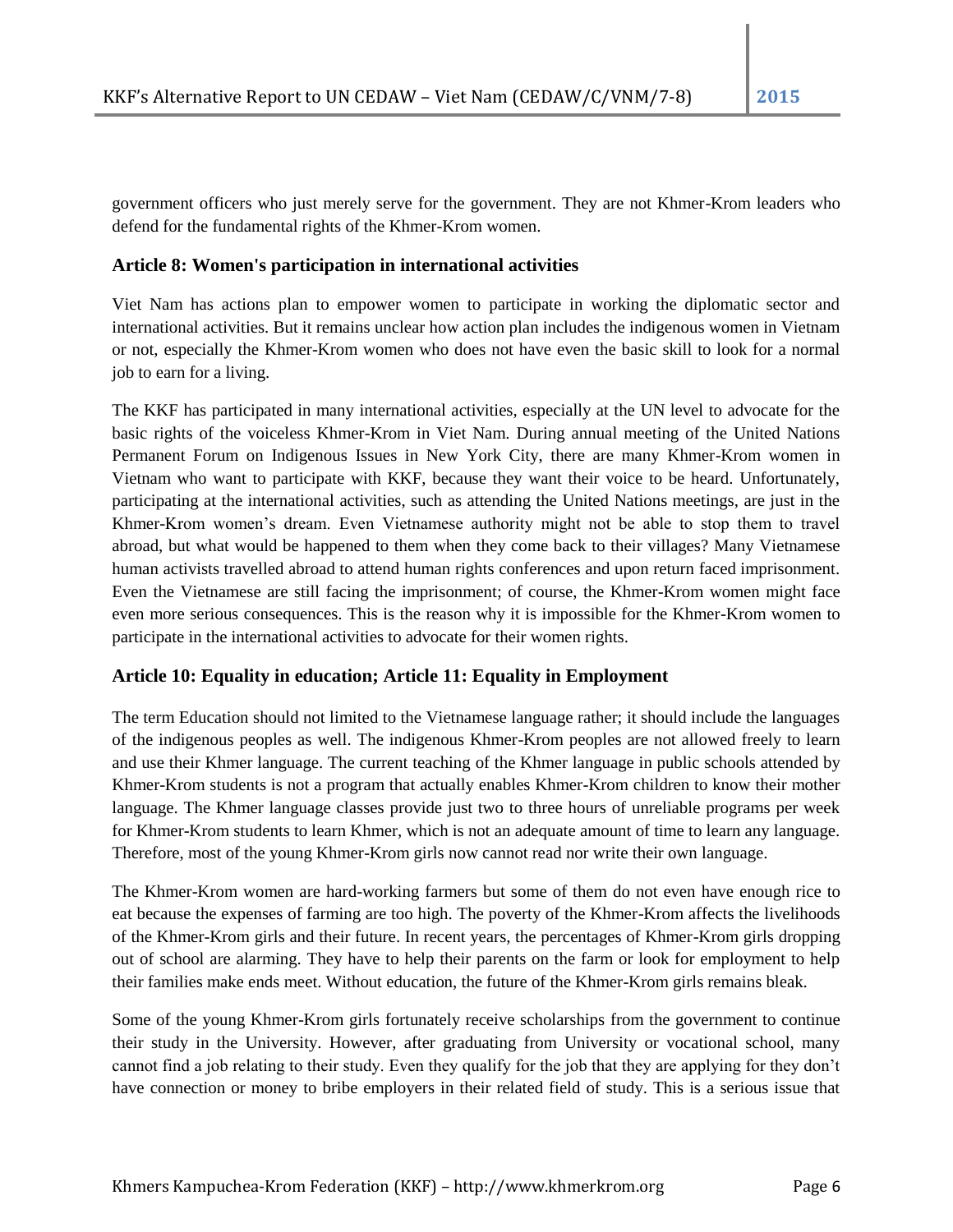Vietnam needs to resolve because it discourages the people who have studied so hard for years in school and when they graduated, they could not get a job due to the corruption in the hiring process.

There are millions of Khmer-Krom people in Kampuchea-Krom, but very few Khmer-Krom women hold a Master Degree or Ph.D. Meanwhile, Vietnam has sent thousands of Vietnamese students to study abroad, especially in the United States, Canada, and Australia. But the Khmer-Krom girls do not receive those benefits. Khmer-Krom girls receive no benefit from scholarships that are generously offered by international governments and organizations due to the discriminatory policies of the Vietnamese government. Outside efforts to support the Khmer-Krom advancement of education is blocked because the government of Viet Nam ties these efforts to political motives.

## **Article 12: Equal access of women to health care and protection**

Viet Nam used to provide free health care program for the Khmer-Krom for couple years prior to 2014. Even that program was not really good, but at least the Khmer-Krom women could get free health checkup during their pregnancy period or to deliver baby. Unfortunately, since late 2014, that program had been revoked.

Since 2003, the blindness issues of the Khmer-Krom in Soc Trang and Bac Lieu provinces are still happening. There are thousands of Khmer-Krom people, mostly Khmer-Krom women, who have been affected by the blindness of either left or right eye, or some cases even both eyes. The main problems that cause the blindness are from contaminated drinking water from their surroundings which largely polluted by pesticides, herbicides and fertilizers. While this issue was brought up to the Vietnamese government and UN agencies such as the World Health Organization, no action has been taken by the Vietnamese government to neither help preventing it to happening again nor provide any financial assistant to the victims.

Living in poverty with no health insurance, new Khmer-Krom mothers have no access to health care facilities, medication and nutrients as well as regular check up to protect the wellbeing of both mother and child.

#### **Article 13: Socioeconomic and cultural life**

Most of the Khmer-Krom women are farmers. They say that they are working as slave, but in a different form. They produce lots of rice, but at the end of the rice harvest season, they have to sell their rice to pay for their debt and end up having nothing left to eat. Then they have to loan the money again to start for another rice season. They are now living in that cycle. If Viet Nam has good intention to help improving the standard living for the Khmer-Krom in Mekong Delta, then the Khmer-Krom women and their family would not facing the poverty as today.

The indigenous Khmer-Krom people have a rich culture. They celebrate their Khmer New Year (KNY) in April, a different time to that of the Vietnamese New Year. During the KNY celebration, the Khmer-Krom women workers are allowed to go back to their village to celebrate their Khmer New Year but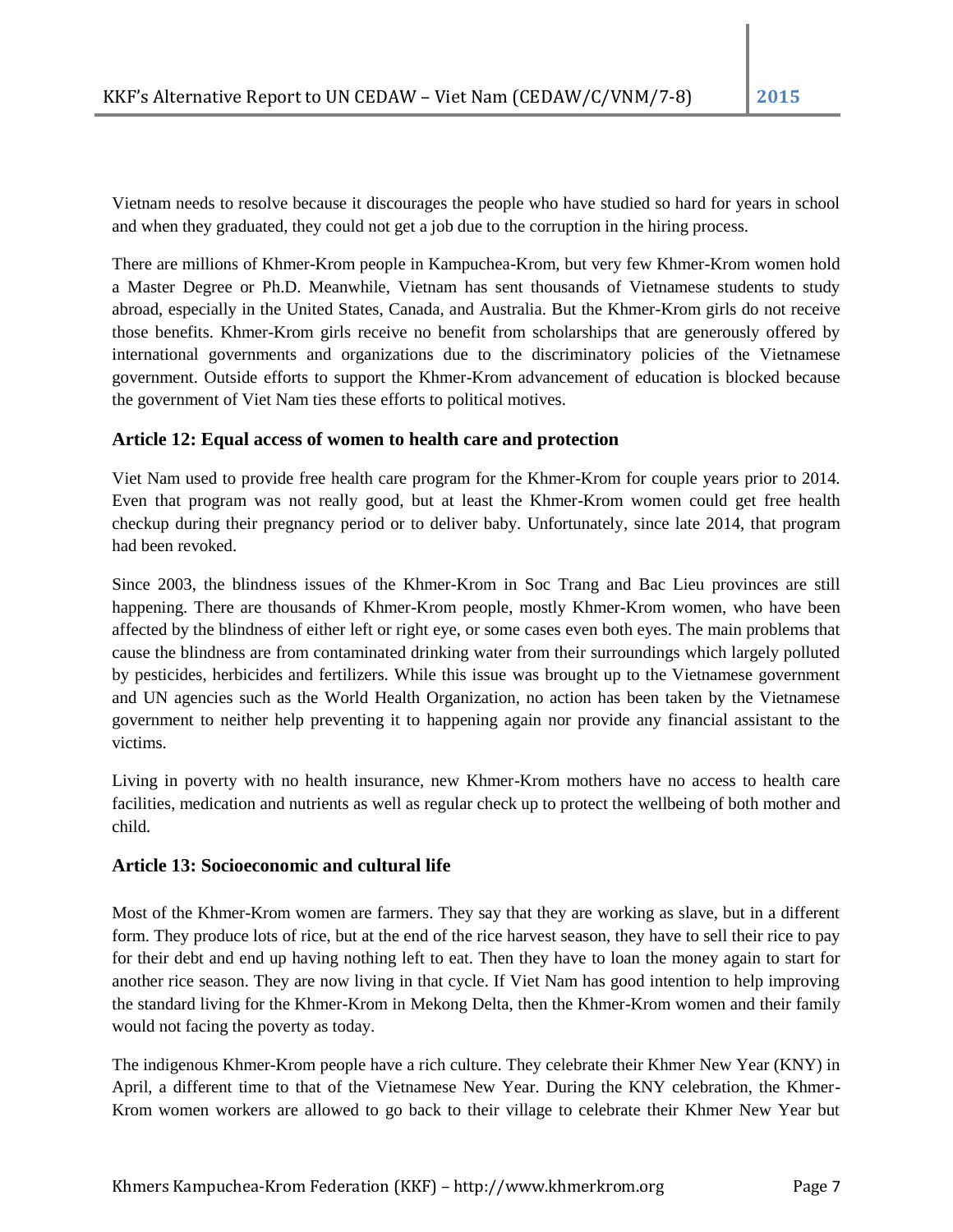without pay. Leave without pay extends to all other cultural events that they wish to return home. Some fear to go back home because the workplace does not guarantee their position would still be available when they return.

Without a policy to guarantee for the Khmer-Krom women to enjoy their break during their traditional cultural holidays, the Khmer-Krom women are afraid to take a break from work to enjoy their traditional holidays. The long term effect of this will result in Khmer-Krom losing their identity and culture.

## **Article 14: Women in rural areas**

 $\overline{a}$ 

Most of the Khmer-Krom women are farmers living in the rural areas of Mekong Delta. Land is life. Without land, many Khmer Krom people find themselves without a mean to support their traditional livelihood of rice farming. Land grabbing policies from the 1970s continue to affect the lives of many Khmer Krom people today. Unfortunately, when the Khmer-Krom women stand up to demand for their confiscated farmlands, they face the oppression from the government.

On January 9, 2008, About 200 Khmer-Krom farmers in An Cu village, Tinh Bien district, An Giang province headed to Long Xuyen city in An Giang province to peacefully demand for the return their farmlands. At least 20 people were injured when the Vietnamese police of An Giang province used their electric baton to hit unarmed Khmer-Krom farmers, forcing them to go back to their hometown. Amongst seriously injured included the following women: Mrs. Neang De (52 years old), Mrs Neang Savong (25 years old) Mrs. Neang Ron (56 years old), Mrs. Neang Socphan (50 years old), Mrs. Neang Duong (45 years old), Mrs. Neang Phe (62 years old), Mrs. Neang Pha (45 years old), Mrs. Neang Ni (35 years old), Neang Den (42 years old), Neang Dinh (55 years old). Mrs Neang Ni's head was bleeding after being hit by an electric baton. Ms. Neang Savong started having sick after being beaten up by the police when she got home. She was ignored while trying to seek treatment at the Vietnamese hospital in Tri Ton district and Sai Gon city. Unfortunately, she passed away on Saturday, September 25, 2010.

On February 26, 2008, the Vietnamese police of An Giang province cracked down the peaceful protest by the Khmer-Krom farmers demanding for the return their confiscated farmland. Mrs. Neang Phuong was shot in the leg. The Vietnamese police also used the electric baton to hit Mrs. Neang Don (55 years old), Mrs. Neang Don (52 years old), Mrs Neang Ky (60 years old) Mrs. Neang Hung (55 years old), Mrs. Neang Khum (58 years old) and Mrs. Neang Sambath (50 years old) causing serious injuries.<sup>3</sup> Mrs. Neang Phuong later escaped with her husband, Mr. Chau Hen and her two sons, to seek refugee status in Thailand. Unfortunately, while she was hiding to wait for refugee status, she got sick and unable to pay for medical treatment, she passed away in Thailand on March 23, 2014. Her husband gained political asylum status and is currently living in the United States.

<sup>3&</sup>lt;br>http://lib.ohchr.org/HRBodies/UPR/Documents/Session5/VN/KKF\_VNM\_UPR\_S5\_2009\_KhmersKampucheaKro mFederation.pdf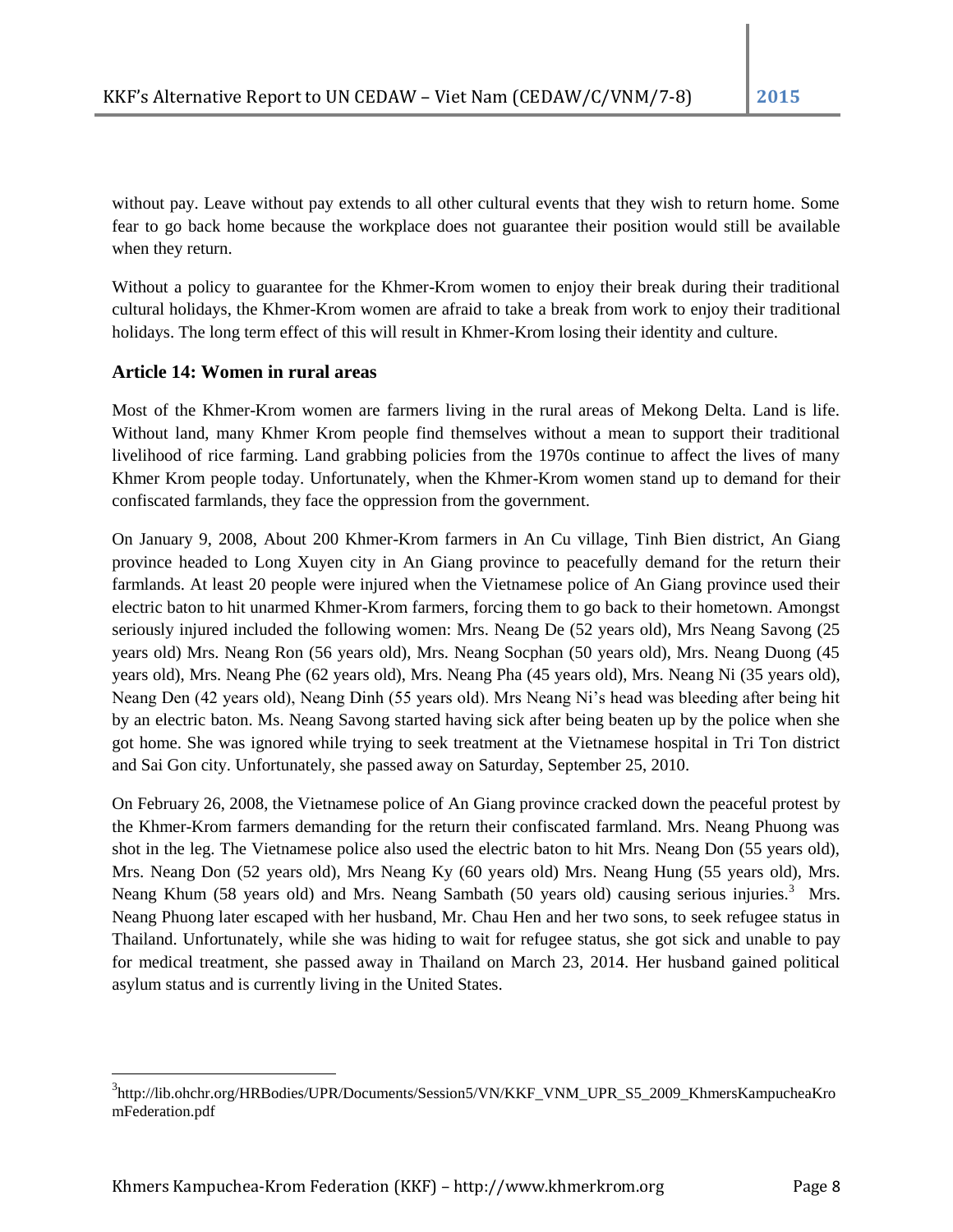## **Article 15: Ensuring women's equal civil rights before courts of law**

The Khmer-Krom people are living in FEAR on their ancestral land in Viet Nam. They are treated as the second class citizens. When the Khmer-Krom people are facing the legal issues, they have no voice in the legal system of Viet Nam.

On September 25, 2013, the Vietnamese court of Vinh Chau district, Soc Trang province sentenced Mrs. Lam Thi Loan and Mrs. Ly Thi Danh along with other two Khmer-Krom man for up to a year in prison with the alleged crime of creating "public disorder".<sup>4</sup> The Khmer-Krom women were arrested because they came to support Venerable Ly Chanh Da to demand the Vietnamese police to stop defrocking him on May 16, 2013. When Mrs. Lam Thi Loan and Mrs. Ly Thi Danh were arrested, their families were prohibited from hiring lawyers to defend them. During the trial, they were not allowed to defend for themselves. They had no choice but to accept the alleged crime so they would be given a lighter sentence time in prison.

## **Recommendations**

 $\overline{\phantom{a}}$ 

KKF believes that the Khmer-Krom women should not be punished for exercising the fundamental freedoms and human rights, especially since Viet Nam is now a member of United Nations Human Rights Council. In this regards, KKF would like to call the Committee on Elimination of Discrimination Against Women to:

- 1. Urge Viet Nam to enforce effective legislation and policies to improve the lives of Khmer-Krom women. All policies should include the needs of indigenous women who are found to be living in poverty and discriminated against at the grassroots level.
- 2. Urge Viet Nam to allow the Khmer-Krom women to self-identify as "Khmer-Krom".
- 3. Viet Nam should recognize the term Indigenous Peoples instead of tactically saying that the term Indigenous Peoples and Minority are the same. In Vietnamese, the "Indigenous Peoples" is translated as "Người Bản Địa" and "Minority People" is translated as "Người Thiểu Số". These two terms have clearly their own definition in Vietnamese. The term "Indigenous Peoples" is enshrined in the UNDRIP which Viet Nam signed in support. It is not a political term as referred by Vietnam when requested by indigenous representatives in recognition of their rights to selfidentify as indigenous peoples of Viet Nam.
- 4. Urge Viet Nam to allow the Khmer-Krom women freely calling their hometown in their Khmer language. All the name of communes, villages, districts and provinces where the Khmer-Krom people reside should be changed back from the Vietnamese name to their original Khmer-Krom names.
- 5. Request Viet Nam to invite the Special Rapporteur on the rights to freedom of peaceful assembly and of association to investigate the situation of the Khmer Krom women who have been silenced for exercising their basic rights.
- 6. Request the translation of Vietnamese laws and the CEDAW convention text to Khmer language and be freely distributed to the Khmer-Krom people, so they can be better informed about their

<sup>&</sup>lt;sup>4</sup> http://www.khmerkrom.org/news-events/human-rights-monitor/544-human-rights-monitor-urgent-appeals-sep30